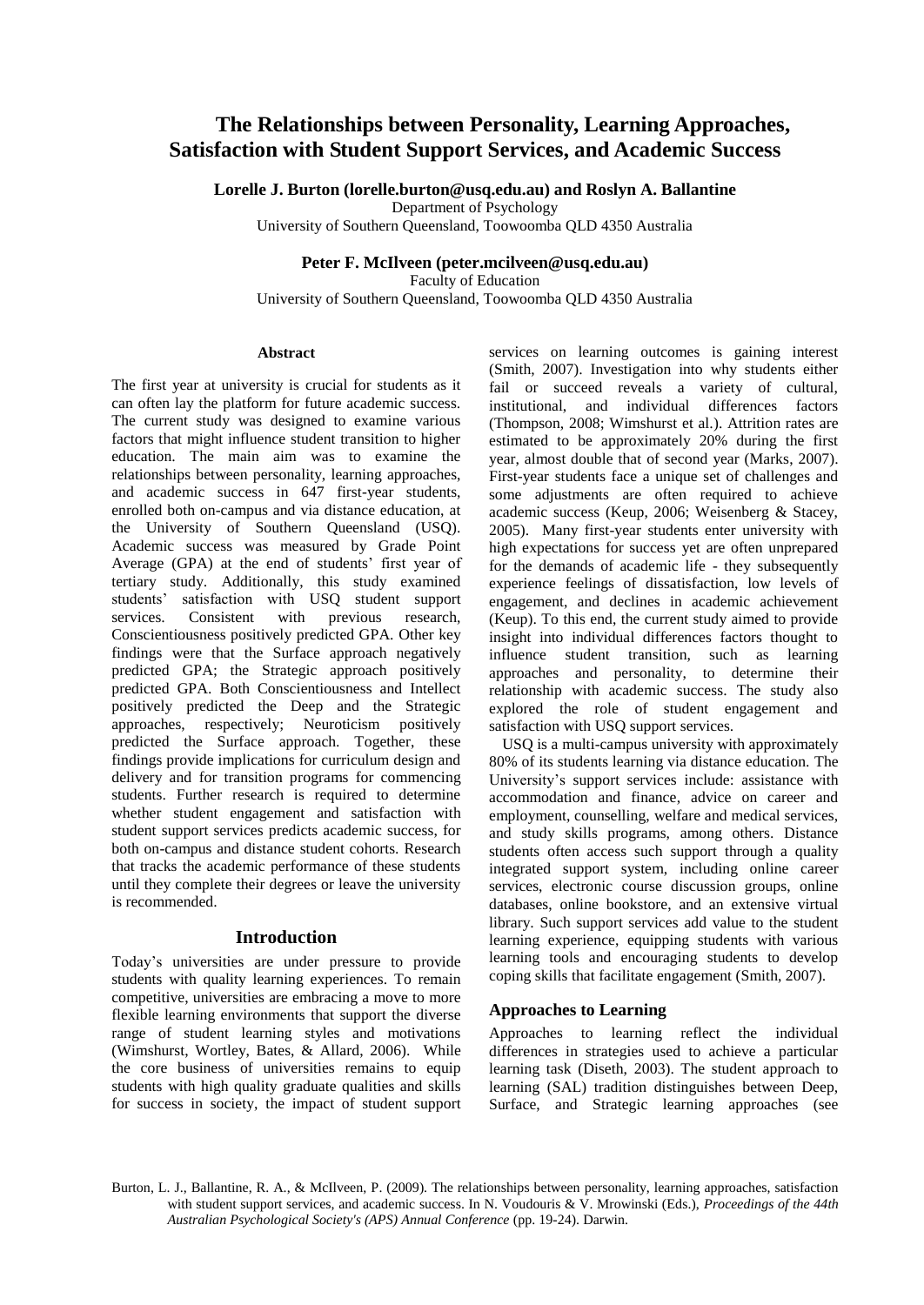Entwistle & Peterson, 2004). A Deep approach involves finding meaning in what is being studied to maximise understanding. A Surface approach involves investing little time in the academic task and memorising information with rote-learning. A Strategic approach involves being guided by the assessment criteria and enhancing self-esteem through competition.

Research has investigated the relationships between these three learning approaches and academic success. The SAL paradigm argues that high achievement can be predicted by a Deep approach, either alone or in combination with a Strategic approach (Diseth & Martinsen, 2003; Diseth, Pallesen, Hovland, & Larsen, 2006). In contrast, low achievement can be predicted by a Surface approach to learning (Diseth & Martinsen).

# **Personality**

Debate continues about the exact number of factors comprising personality, however, most research favours a five-factor model (McCrae & Costa, 2007): Neuroticism, Extraversion, Openness to Experience, Conscientiousness, and Agreeableness. Each factor is bipolar. People high on the Neuroticism trait (i.e., low on the Emotional Stability trait) tend to be nervous and tense. Individuals high on the Extraversion trait tend to be social, energetic, and self-confident; introverted people tend to be timid, reserved, and quiet. The Openness to Experience trait, also known as Intellect, is characterised by an open-mind and a willingness to experience new situations. Individuals high on the Agreeableness trait are altruistic, adaptable, and supportive. Conscientiousness is characterised as being responsible, hardworking, and dependable.

Evidence to support the relationship between academic success and personality is mixed (Diseth et al., 2006). Conscientiousness is the trait most consistently positively correlated with academic performance (Nguyen, Allen, & Fraccastoro, 2005). Intellect has also been positively associated with academic success in undergraduate studies (Burton & Nelson, 2006). Introverted students are expected to outperform extraverts (Entwistle & McCune, 2004), however, findings are inconsistent. In contrast, Neuroticism and Agreeableness are generally not associated with academic success (Diseth et al.).

# **Satisfaction with Student Support Services**

The first year student experience can often lay the platform for future academic success (Keup, 2006; Thompson, 2008). For distance students, issues such as understanding the course material, balancing study with family and work commitments, and coping with an isolated teaching environment and a limited sense of connection with peers (Burton & Nelson, 2006), become paramount. Failure to provide quality learning

and administrative support may result in student dissatisfaction and withdrawal (Krause, Hartley, James, & McInnis, 2005). According to Thompson, the critical role of social support offered by peers in creating relationships can increase satisfaction and engagement; such support can also help to decrease academic stress. Zhao and Kuh (2004) likewise found that participating in learning communities was positively linked with engagement and learning outcomes and to overall satisfaction with the first year experience. Thus, students should engage earlier with support services to minimise drop-out rates (McClenney, 2007).

# **Academic Success**

The current study used grade point average (GPA) as the measure of academic success. GPA is a standardised measure of overall academic performance across all courses completed by the student (Zeegers, 2001).

# **Research Aims**

The main aim of this study was to examine the relationships between personality, learning approaches, and academic success in a sample of first-year students at USQ. On-campus and distance cohorts were included in the sample. First, it was hypothesised that the Strategic and Deep approaches will each positively predict GPA; the Surface approach will negatively predict GPA. Second, it was hypothesised that Conscientiousness will positively predict GPA. Third, the relationship between learning approaches and personality was also examined. The nature of the relationship between satisfaction with student support services and academic success was also examined.

# **Method**

# **Participants**

A total of 647 first-year students (417 females and 230 males) at USQ participated (response rate  $= 10.9\%$ ), however, only 556 had complete data for analysis. The sample comprised 36.9% on-campus students (152 females and 53 males) and 63.1% distance students (211 females and 140 males). This was considered representative of the first-year USQ student population. The overall age range was from 17 to 64 years ( $M =$ 30.82,  $SD = 11.21$ ). The average age for on-campus students was 25.57 years ( $SD = 10.61$ ); the average age for distance students was 33.85 years (*SD =* 10.43).

# **Measures**

The self-report survey was developed for use in a longitudinal study of individual differences in student achievement. However, only those measures relevant to the current research aims are discussed here.

Burton, L. J., Ballantine, R. A., & McIlveen, P. (2009). The relationships between personality, learning approaches, satisfaction with student support services, and academic success. In N. Voudouris & V. Mrowinski (Eds.), *Proceedings of the 44th Australian Psychological Society's (APS) Annual Conference* (pp. 19-24). Darwin.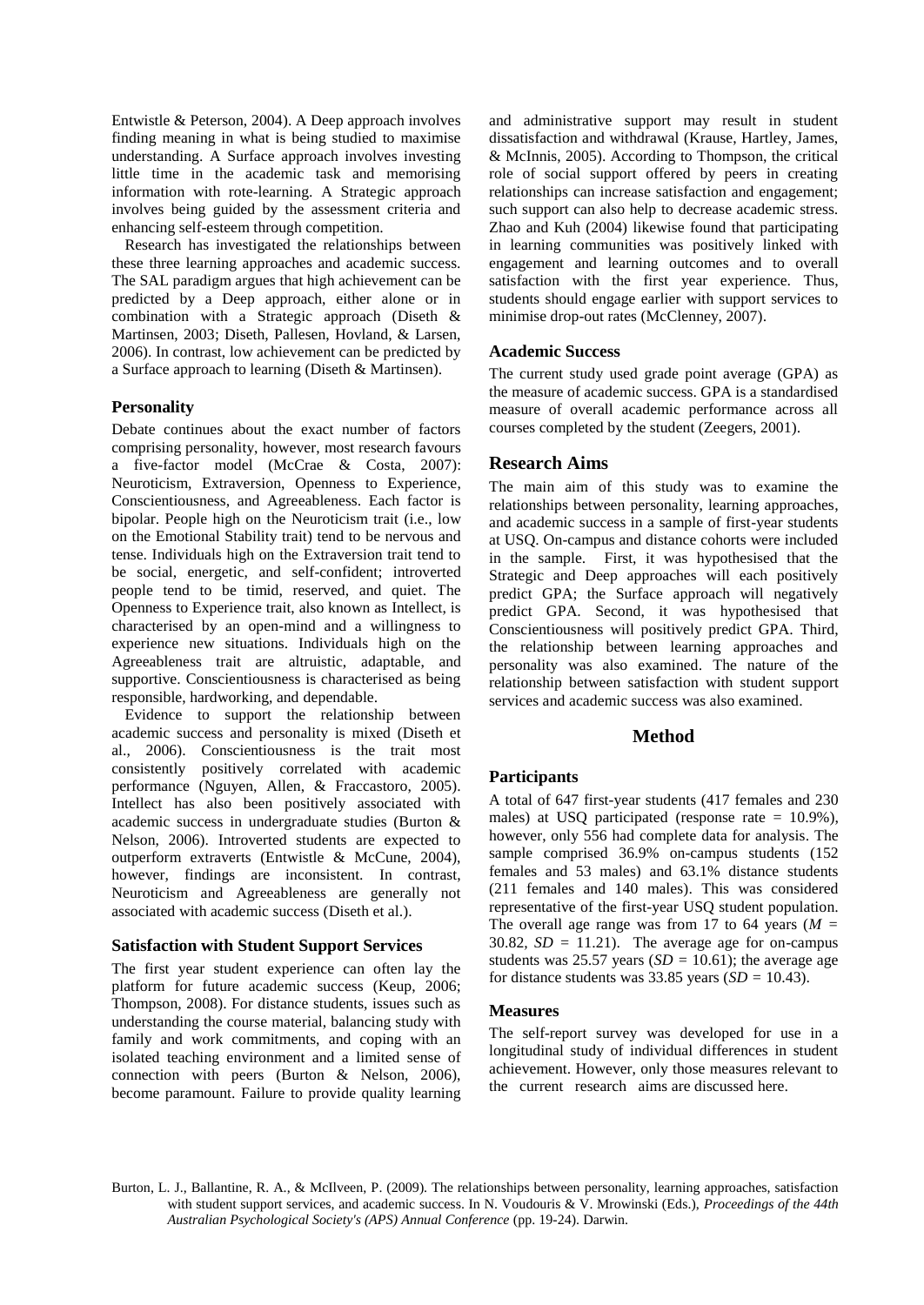The 52-item Approaches and Study Skills Inventory for Students was used to measure the three learning approaches (Entwistle & McCune, 2004). Participants indicated their relative agreement using a 5-point Likert-type scale, ranging from 1 (*disagree*) to 5 (*agree*). The 16-item Deep approach scale measures whether students (a) seek meaning, (b) relate ideas, (c) use evidence, and (d) show interest in concepts. The 16 item Surface approach scale measures whether students (a) lack purpose, (b) memorise material, (c) are syllabus bound, and (d) show a fear of failure. The 20-item Strategic approach scale measures whether students (a) organise their study, (b) can time manage, (c) are alert to assessment demands, and (d) monitor their performance. Total scale scores for both the Deep and Surface approaches could theoretically range between 16 and 80; total scores ranged between 20 and 100 for the Strategic approach scale. Entwistle and McCune reported acceptable reliabilities for the Deep ( $\alpha$  = .84), Strategic ( $\alpha$  = .80), and Surface ( $\alpha$  = .87) scales.

The NEO Five Factor Inventory (NEO-FFI) Form S (self-report) is a short form of the NEO-PI developed by Costa and McCrae (1991) designed to measure the Big-Five factors of personality: Neuroticism, Extraversion, Agreeableness, Conscientiousness., and , Openness to Experience. Participants completed the 60 item NEO-FFI using a 5-point Likert scale (1 = *very inaccurate;* 5 = *very accurate*). Total scores for each major trait could theoretically range between 12 and 60. McCrae and Costa (2007) showed that each of the five scales demonstrated acceptable internal reliabilities.

Academic success was measured by GPA. Scores range from 1.50 (*fail*) to 4 (*pass*) to 7 (*high distinction*). Students' satisfaction with the various support services and facilities provided by USQ were measured using the following subscales: administration services (23 items), library (10 items), information and communication technology services (13 items), student support (10 items), distance education services (4 items), and university facilities (10 items). Participants rated their degree of satisfaction using a 5-point Likert scale (1 = *very dissatisfied;* 5 = *very satisfied*). Additionally, four items were used to measure overall student satisfaction with the University's services with total scores ranging between 1 and 20 (Overall Satisfaction). This was the measure carried forward for main analyses.

### **Procedure**

The current data was collected online. Students across the University were invited to participate in the study via an email from the USQ Academic Registrar. The total testing time for the Internet-administered survey was about 1 hour. Testing was carried out over a 3 month period, prior to students completing their first semester of study. Personalised feedback was provided

to each participant, summarising each student's learning approaches and major personality traits and outlining strategies for optimising individual learning environments.

#### **Results and Discussion**

Table 1 shows means and standard deviations for key variables. The average GPA was above a credit level (B) for both on-campus and distance students. Both student cohorts indicated they were generally satisfied with the various services provided by the University, however, the vast majority of participants (90.5%) indicated that they had never used some of the support services on offer. For example, only 12.4% of the students indicated they had accessed the student support service, and of these, most had only accessed the support only one or two times. Given that the majority of USQ students learn via distance education, it is important that all students are alerted to the various support services available to encourage them to persist in the crucial first-year of study.

Table 1: Summary Statistics: Learning Approaches, Personality, Student Support, and Academic Success.

|                   |       | On-campus   | Distance    |       |          |
|-------------------|-------|-------------|-------------|-------|----------|
| Scale             |       | $(n = 205)$ | $(n = 351)$ |       |          |
|                   |       |             |             |       | $\alpha$ |
|                   | M     | <b>SD</b>   | M           | SD    |          |
| Learning          |       |             |             |       |          |
| Approaches        |       |             |             |       |          |
| Deep              | 58.74 | 8.67        | 60.56       | 8.23  | .85      |
| Strategic         | 69.53 | 13.79       | 71.72       | 12.59 | .90      |
| Surface           | 44.79 | 10.66       | 40.93       | 10.30 | .85      |
| Personality       |       |             |             |       |          |
| Extraversion      | 38.63 | 6.90        | 37.88       | 6.62  | .81      |
| Agreeableness     | 40.68 | 5.89        | 41.20       | 5.97  | .76      |
| Conscientiousness | 39.76 | 7.04        | 42.43       | 6.64  | .85      |
| Neuroticism       | 32.83 | 8.68        | 29.99       | 8.70  | .89      |
| Intellect         | 37.76 | 5.80        | 38.12       | 5.83  | .71      |
| Support           |       |             |             |       |          |
| Services          |       |             |             |       |          |
| Overall           |       |             |             |       |          |
| Satisfaction      | 18.77 | 1.71        | 16.29       | 2.59  | .85      |
| Academic          |       |             |             |       |          |
| Success           |       |             |             |       |          |
| <b>GPA</b>        | 5.42  | 1.07        | 5.53        | 1.12  |          |

As shown in Table 1, on-campus students showed personality profiles similar to those for distance students. The learning approaches for on-campus students were also comparable to those reported for the distance students.

Pearson's product moment correlations were computed for the key variables shown in Table 1. As

Burton, L. J., Ballantine, R. A., & McIlveen, P. (2009). The relationships between personality, learning approaches, satisfaction with student support services, and academic success. In N. Voudouris & V. Mrowinski (Eds.), *Proceedings of the 44th Australian Psychological Society's (APS) Annual Conference* (pp. 19-24). Darwin.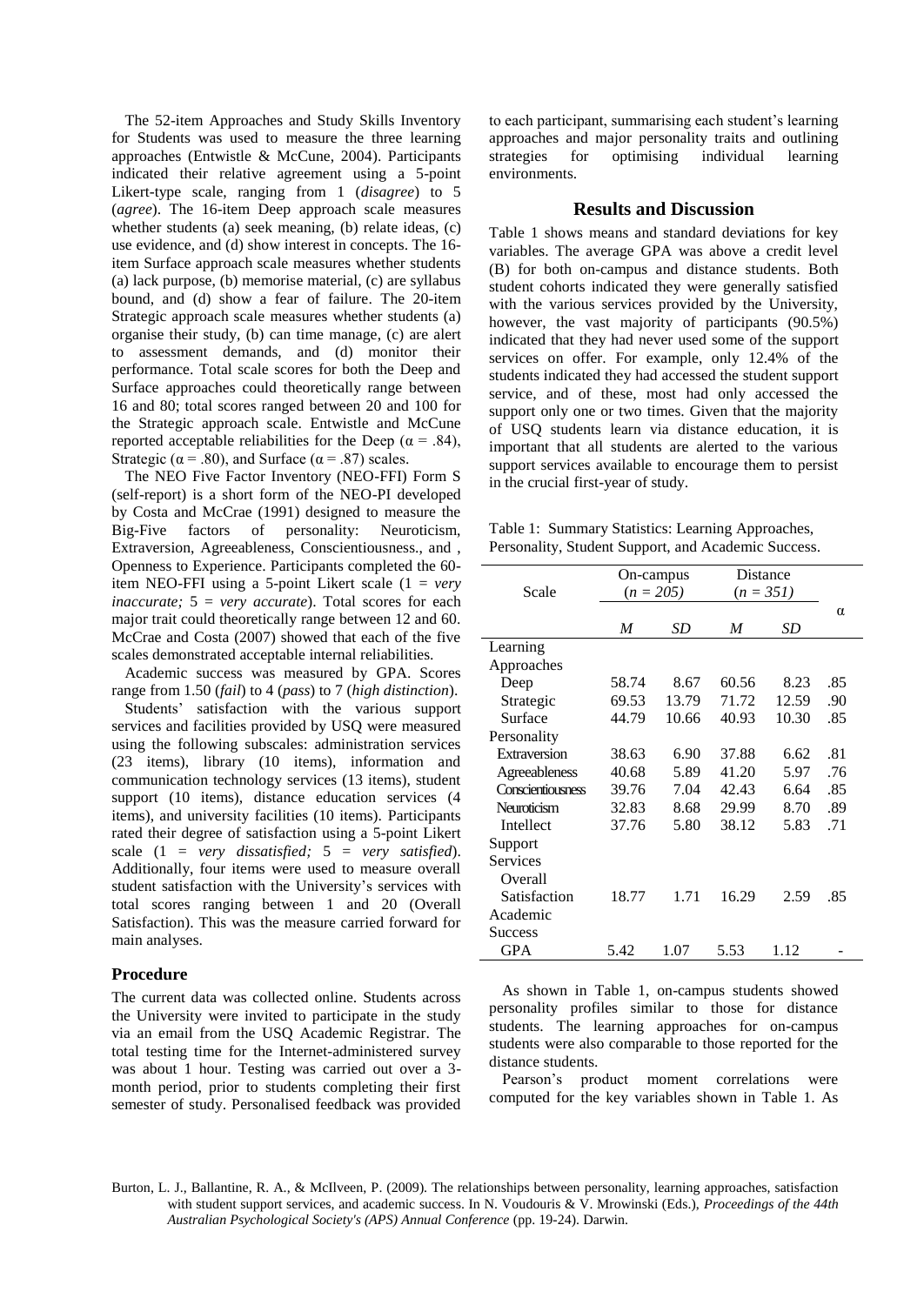shown in Table 2, as expected, the Strategic and Deep approaches were both significantly correlated with GPA; the Surface approach significantly negatively correlated with GPA  $(p < .01)$ . Conscientiousness correlated significantly with GPA  $(p < .01)$ . The Deep approach correlated positively with the traits Conscientiousness and Intellect ( $p < .01$ ). The Strategic approach was significantly correlated with Conscientiousness  $(p < .01)$ . The Surface approach correlated positively with Neuroticism  $(p < .01)$ .

A series of multiple regression analyses were then conducted to further examine the relationships between learning approaches, personality, and academic success (GPA). In the following analyses, all Beta results that relate to individual predictors within a multiple regression model reflect the significance of the unique contribution of the predictor within that model. A full test of the model was beyond the scope of this paper.

First, GPA was regressed onto the three approaches to learning  $(R^2 = .18, F[3, 527] = 38.89, p < .001)$ . As expected, the Surface approach ( $\beta$  = -.24, *p* = .01) negatively predicted GPA; the Strategic approach (β = .26,  $p = .01$ ) positively predicted GPA. About 18% of the variance in GPA was accounted for by these predictors. The Deep approach was not a significant predictor of GPA. Surface learning appears to be driven by a fear of failure and excessive worry when attempting to cope with the demands of the task. Thus, shallow understanding and rote learning are typically used to reproduce the material to meet the course requirements, however, a lack of interest in content and meaningful understanding tends to result in low achievement (cf. Entwistle & McCune, 2004). In contrast, strategic learning is organised and involves making specific plans to achieve academic success.

Second, GPA was regressed onto the five personality traits  $(R^2 = .13, F[5, 517] = 14.74, p < .001$ ). The personality traits accounted for 13% of the variance in GPA. Conscientiousness ( $\beta$  = .27, *p* = .01) contributed strongly to GPA, accounting for 5.8% of the total variance. Conscientious individuals are typically dependable, organised, and responsible, therefore it is not surprising that this trait predicts academic success.

Third, the three approaches to learning were each regressed onto the five personality traits. Both Conscientiousness ( $\beta$  = .28, *p* = .01) and Intellect ( $\beta$  = .34,  $p = .01$ ) positively predicted the Deep approach ( $R^2$ )  $= .24, F[5, 545] = 33.56, p < .01$ . These same traits also positively predicted the Strategic approach  $(R^2 =$ 

.45, *F*[5, 546] = 89.35, *p <* .001) - Conscientiousness (β  $= .62, p = .01$  and Intellect (β = .08, *p* = .01), respectively. Neuroticism ( $\beta$  = -.08,  $p = .01$ ) was also a negative predictor of the Strategic approach. In contrast, all but one personality trait significantly predicted the Surface approach  $(R^2 = .42, F[5, 545] = 77.79, p <$ .001). Conscientiousness ( $\beta$  = -.17,  $p$  = .01) and Intellect ( $\beta$  = -.32,  $p = .01$ ) each negatively predicted the Surface approach; Neuroticism (β = .45,  $p = .01$ ) and Extraversion ( $\beta$  = .09,  $p$  = .01) each positively predicted the Surface approach.

Overall Satisfaction was significantly positively correlated with GPA ( $p < .01$ ) and a subsequent posthoc multiple regression analysis showed this result to be significant  $(R^2 = .02, F[1, 412] = 7.16, p = .008)$ . However, given that a large proportion of students had never used the support services, it is uncertain whether satisfaction with student support services is an epiphenomenon of reasonably successful engagement with the University and therefore has no causative role in predicting academic success. Further research is warranted and should include following-up on those students who disengaged from the University and determining their level of engagement and satisfaction with student support services.

# **Conclusion**

The current findings contribute to our understanding of the first year student experience. A key finding of this study is that the Strategic approach positively predicted GPA; the Surface relationship negatively predicted GPA. Strategic learners intend to do well in the course by organising and planning their study in response to assessment requirements and criteria; they manage time and effort effectively. In contrast, Surface learners are more syllabus bound and use more unrelated memorising in their learning (Entwistle & Peterson, 2004).

Both Intellect and Conscientiousness positively predicted the Deep approach. Individuals scoring high in Intellect are intelligent, imaginative and perceptive – they aim to understand what they learn and relate new concepts to ideas already assimilated, indicative of a Deep approach. Conscientiousness also positively predicted the Strategic approach. Conscientious individuals and determined, self-disciplined and organised, and have high aspirations for academic success, as evident in the current data. In contrast, Neuroticism positively predicted the Surface approach.

Table 2: Correlation matrix: GPA, overall satisfaction, approaches to learning, and personality.

| Variable        |          | ∍        | 3        | 4        |          | 6        |          | 8        | 9       | 10   |  |
|-----------------|----------|----------|----------|----------|----------|----------|----------|----------|---------|------|--|
| 1 GPA           | 1.00     |          |          |          |          |          |          |          |         |      |  |
| 2 Satisfaction  | $.13**$  | 1.00     |          |          |          |          |          |          |         |      |  |
| 3 Deep          | $.22**$  | $.23**$  | 1.00     |          |          |          |          |          |         |      |  |
| 4 Strategic     | $.38**$  | $.25**$  | $.57**$  | 1.00     |          |          |          |          |         |      |  |
| 5 Surface       | $-.33**$ | $-.23**$ | $-.43**$ | $-.47**$ | 1.00     |          |          |          |         |      |  |
| 6 Extraversion  | .02      | .08      | $.16**$  | $.21**$  | $-.17**$ | 1.00     |          |          |         |      |  |
| 7 Agreeable     | $.14**$  | $.19**$  | $.10*$   | $19**$   | $-.24**$ | $.30**$  | 1.00     |          |         |      |  |
| 8 Conscientious | $.26**$  | $.13**$  | $.31**$  | $.69**$  | $-.36**$ | $.24**$  | $.25**$  | 1.00     |         |      |  |
| 9 Neuroticism   | $-16**$  | $-.01$   | $-.17**$ | $-.33**$ | $.53**$  | $-.40**$ | $-.28**$ | $-.40**$ | 1.00    |      |  |
| 10 Intellect    | $.12**$  | $.10*$   | $.34**$  | $.13**$  | $-.36**$ | $.10*$   | $.13**$  | .07      | $-.08*$ | 1.00 |  |

*Note.* Satisfaction = Overall Satisfaction; Agreeable = Agreeableness; Conscientious = Conscientiousness.  $* p < .05, ** p < .01.$